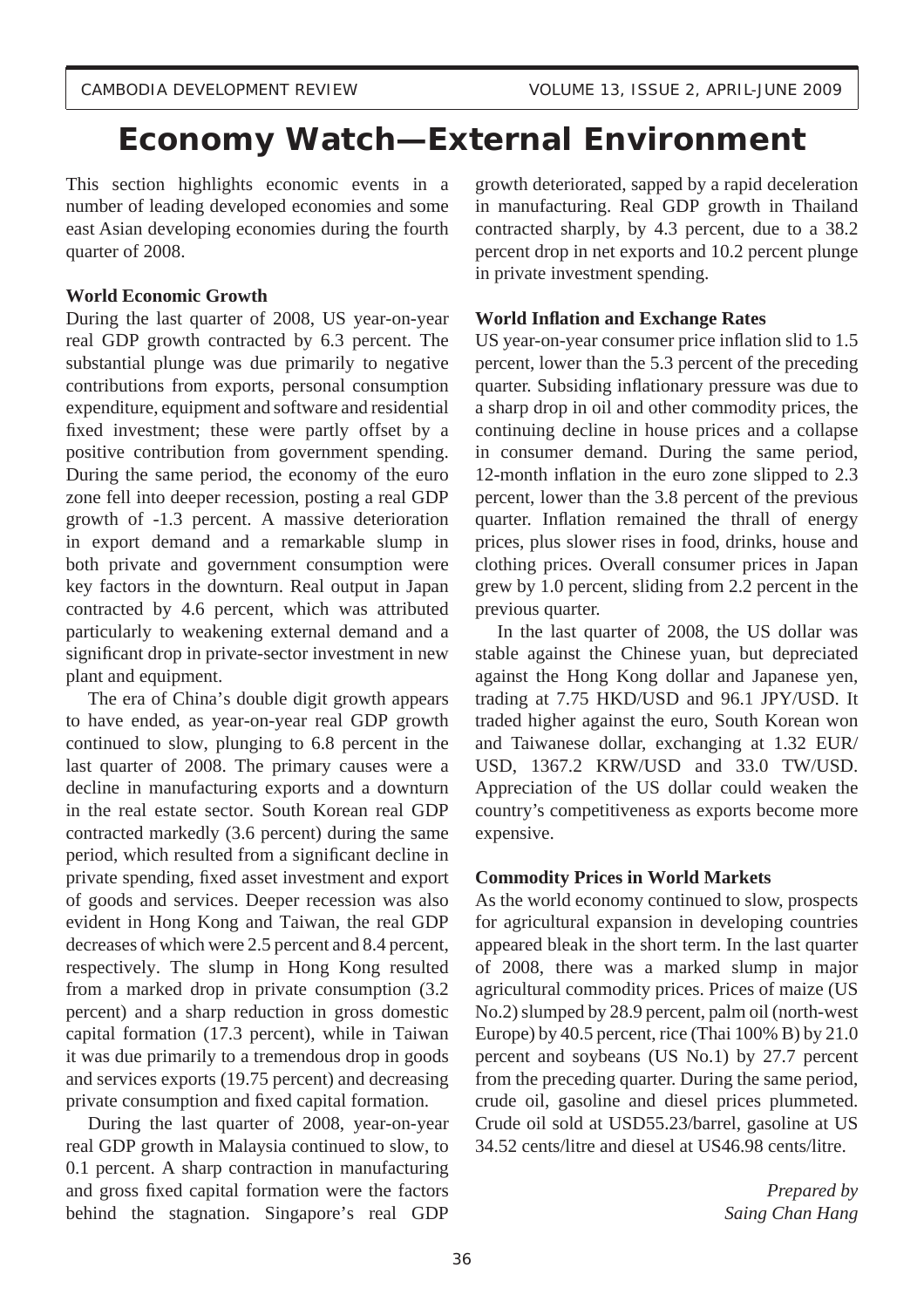### CAMBODIA DEVELOPMENT REVIEW VOLUME 13, ISSUE 2, APRIL-JUNE 2009

### **Table 1. Real GDP Growth of Selected Trading Partners, 2003–2008** (percentage increase over previous year)

|                                |               |      | ິ    |      |      | ∼≖        | ັ    |                | л.             | $\tilde{\phantom{a}}$ |
|--------------------------------|---------------|------|------|------|------|-----------|------|----------------|----------------|-----------------------|
|                                | 2003          | 2004 | 2005 | 2006 | 2007 | 2007      | 2008 |                |                |                       |
|                                |               |      |      |      |      | <b>O4</b> | Q1   | O <sub>2</sub> | Q <sub>3</sub> | <b>O4</b>             |
| Selected ASEAN countries       |               |      |      |      |      |           |      |                |                |                       |
| Cambodia                       | $\mathcal{L}$ | 7.7  | 13.4 | 10.6 | 10.2 | 13.6      |      |                |                |                       |
| Indonesia                      | 4.9           | 5.1  | 5.6  | 5.4  | 6.3  | 6.5       | 6.3  | 6.4            | 6.1            | 5.2                   |
| Malaysia                       | 5.4           |      | 5.2  | 5.9  | 6.3  | 7.3       | 7.1  | 6.3            | 4.7            | 0.1                   |
| Singapore                      | 1.4           | 8.5  | 5.7  | 7.7  | 7.7  | 6.0       | 7.2  | 1.9            | $-0.6$         | $-4.2$                |
| Thailand                       | 6.9           | 6    | 4.5  | 4.8  | 4.9  | 5.7       | 6.0  | 5.3            | 3.9            | $-4.3$                |
| Vietnam                        | 7             | 7.5  | 8.4  | 8.1  | 8.5  |           |      |                |                |                       |
| Selected other Asian countries |               |      |      |      |      |           |      |                |                |                       |
| China                          | 9.9           | 9.5  | 9.6  | 10.5 | 11.9 | 11.2      | 10.6 | 10.1           | 9.0            | 6.8                   |
| Hong Kong                      | 3.2           | 8.3  | 6.5  | 6.6  | 6.4  | 6.7       | 6.8  | 4.2            | 1.7            | $-2.5$                |
| South Korea                    | 3             | 4.7  | 4.7  | 5.0  | 4.9  | 5.7       | 5.7  | 4.8            | 3.8            | $-3.6$                |
| Taiwan                         | 3.1           | 5.7  | 4.1  | 4.6  | 5.2  | 6.4       | 6.4  | 4.3            | $-1.0$         | $-8.4$                |
| Selected industrial countries  |               |      |      |      |      |           |      |                |                |                       |
| Euro-12                        | 0.5           | 1.8  | 1.5  | 2.7  | 2.9  | 2.2       | 2.2  | 1.4            | 0.6            | $-1.3$                |
| Japan                          | 2.6           | 3.4  | 2.5  | 2.1  | 2.0  | 2.0       | 1.3  | 1.0            | $-0.5$         | $-4.6$                |
| <b>United States</b>           | 3.1           | 4.4  | 3.7  | 3.3  | 2.2  | 2.5       | 2.5  | 2.8            | $-0.5$         | $-6.3$                |

Sources: International Monetary Fund, *Economist* and countries' statistic offices

# Table 2. Inflation Rate of Selected Trading Partners, 2003-2008 (percentage increase over previous year-

period average)

| $\tilde{\phantom{a}}$              |        |          |          |                      |      | 2007      | 2008           |                |                |                  |
|------------------------------------|--------|----------|----------|----------------------|------|-----------|----------------|----------------|----------------|------------------|
|                                    | 2003   | 2004     | 2005     | 2006                 | 2007 | <b>O4</b> | O <sub>1</sub> | O <sub>2</sub> | O <sub>3</sub> | <b>O4</b>        |
| Selected ASEAN countries           |        |          |          |                      |      |           |                |                |                |                  |
| Cambodia                           | 1.2    | 4.0      | 5.8      | 4.7                  | 10.5 | 9.6       | 16.5           | 24.9           | 21.7           | 15.7             |
| Indonesia                          | 8.3    | 8.3      | 10.5     | 13.4                 | 6.4  | 6.7       | 7.6            | 10.1           | 11.9           | 11.4             |
| Malaysia                           | 1.1    | 1.6      | 3.1      | 3.7                  | 2.0  | 2.2       | 2.6            | 4.8            | 8.4            | 5.9              |
| Singapore                          | 0.5    | 1.7      | 0.5      | 1.0                  | 2.1  | 4.1       | 6.6            | 7.5            | 6.5            | 5.5              |
| Thailand                           | 1.8    | 2.7      | 4.5      | 4.7                  | 2.2  | 2.9       | 5.0            | 7.7            | 7.2            | 2.2              |
| Vietnam                            | 3.1    | 7.8      | 8.2      | 7.7                  | 8.3  | 10.7      | 16.4           | 24.4           | 29.0           | 23.6             |
| Selected other Asian countries     |        |          |          |                      |      |           |                |                |                |                  |
| China                              | 1.2    | 3.9      | 1.8      | 1.5                  | 4.8  | 6.6       | 8.0            | 7.8            | 5.3            | 2.5              |
| Hong Kong                          | $-2.6$ | $-0.4$   | 1.1      | 2.2                  | 2.0  | 3.5       | 4.6            | 5.7            | 4.6            | 2.3              |
| South Korea                        | 3.5    | 3.5      | 2.8      | 2.4                  | 2.5  | 3.3       | 3.7            | 4.8            | 5.5            | 4.5              |
| Taiwan                             | $-0.3$ | 1.6      | 2.3      | 0.6                  | 1.8  | 4.5       | 2.3            | 4.2            | 4.5            | 1.9              |
| Selected industrial countries      |        |          |          |                      |      |           |                |                |                |                  |
| Euro-12                            | 2.1    | 2.2      | 2.2      | 2.1                  | 2.1  | 2.9       | 3.4            | 3.8            | 3.8            | 2.3              |
| Japan                              | $-0.3$ | Nil      | $-0.3$   | 0.5                  | 0.1  | 0.5       | 1.0            | 1.4            | 2.2            | 1.0 <sup>1</sup> |
| <b>United States</b>               | 2.3    | 2.7      | 3.4      | 3.2                  | 2.9  | 3.9       | 4.1            | 4.4            | 5.3            | 1.5              |
| $\cdots$ $\cdots$<br>$\sim$<br>$-$ | .      | $\cdots$ | $\cdots$ | $\sim$ $\sim$ $\sim$ |      |           |                |                |                |                  |

Sources: International Monetary Fund, *Economist* and National Institute of Statistics

#### **Table 3. Exchange Rates of Selected Trading Partners against US Dollar, 2003–2008** (period averages)

|                                |        |        |        |        | 2007   | 2007   | 2008           |                |                |         |
|--------------------------------|--------|--------|--------|--------|--------|--------|----------------|----------------|----------------|---------|
|                                | 2003   | 2004   | 2005   | 2006   |        | O4     | O <sub>1</sub> | O <sub>2</sub> | O <sub>3</sub> | O4      |
| Selected ASEAN countries       |        |        |        |        |        |        |                |                |                |         |
| Cambodia (riel)                | 3973   | 4016.3 | 4092.5 | 4103.2 | 4062.7 | 4026   | 3995.3         | 4030.3         | 4117.4         | 4089.8  |
| Indonesia (rupiah)             | 8577   | 8938   | 9705   | 9134   | 9419   | 9246.3 | 9248.2         | 9265.3         | 9216.3         | 11,060  |
| Malaysia (ringgit)             | 3.80   | 3.80   | 3.79   | 3.67   | 3.31   | 3.35   | 3.22           | 3.21           | 3.37           | 3.56    |
| Singapore (S\$)                | 1.74   | 1.69   | 1.66   | 1.59   | 1.51   | 1.45   | 1.41           | 1.37           | 1.43           | 1.49    |
| Thailand (baht)                | 41.5   | 40.2   | 40.2   | 37.9   | 32.22  | 33.87  | 32.37          | 32.25          | 34.0           | 34.83   |
| Vietnam (dong)                 | 15,510 | 15,777 | 15,859 | 15,994 | 16,030 | 16,084 | 15,896         | 16,881         | 16,517         | 16,537  |
| Selected other Asian countries |        |        |        |        |        |        |                |                |                |         |
| China (yuan)                   | 8.28   | 8.28   | 8.19   | 7.97   | 8.03   | 7.43   | 7.16           | 6.96           | 6.82           | 6.83    |
| Hong Kong (HK\$)               | 7.78   | 7.79   | 7.78   | 7.77   | 7.8    | 7.77   | 7.79           | 7.80           | 7.77           | 7.75    |
| South Korea (won)              | 1192   | 1145   | 1024   | 955    | 929.04 | 921.23 | 955.89         | 1018.84        | 1207.0         | 1.367.2 |
| Taiwan (NT\$)                  | 34.4   | 33.6   | 32.1   | 32.5   | 32.85  | 32.4   | 31.52          | 30.45          | 31.20          | 33      |
| Selected industrial countries  |        |        |        |        |        |        |                |                |                |         |
| Euro-12 $(euro)$               | 0.89   | 0.80   | 0.80   | 0.80   | 0.7    | 0.69   | 0.7            | 0.64           | 0.71           | 1.32    |
| Japan (yen)                    | 115.9  | 108.2  | 110.2  | 116.4  | 117.8  | 113.07 | 105.2          | 104.53         | 104.03         | 96.1    |

Sources: International Monetary Fund, *Economist* and National Bank of Cambodia

### **Table 4. Selected Commodity Prices on World Market, 2003–2008** (period averages)

|                                                      | 2003 | 2004 | 2005 | 2006 | 2007 <sub>1</sub> | 2007                                | 2008  |                                                                         |                   |             |
|------------------------------------------------------|------|------|------|------|-------------------|-------------------------------------|-------|-------------------------------------------------------------------------|-------------------|-------------|
|                                                      |      |      |      |      |                   | Ω4                                  | O1    |                                                                         | O3                | O4          |
| Maize (USNo.2)—USA (USD/tonne)                       |      |      |      |      |                   |                                     |       | 95.42 110.65 89.19 111.04 149.08 156.9 198.39 238.03 254.99 181.22      |                   |             |
| Palm oil—north-west Europe (USD/tonne)               |      |      |      |      |                   |                                     |       | 402.03 427.47 381.32 433.85 707.68 841.39 1048.49 1086.89 949.03 564.50 |                   |             |
| Rice (Thai 100% B)—Bangkok (USD/tonne)               |      |      |      |      |                   |                                     |       | 182.22 221.67 262.88 282.00 305.36 323.92 444.43 839.58 657.88 519.41   |                   |             |
| Soybeans (US No.1)—USA (USD/tonne)                   |      |      |      |      |                   |                                     |       | 218.86 262.03 224.25 213.88 294.59 366.59 449.64 479.97 529.30 382.72   |                   |             |
| Crude oil—Dubai (USD/barrel)                         | 26.8 |      |      |      |                   |                                     |       | 33.5 50.14 61.58 69.25 82.88 93.77 117.48 115.30 55.23                  |                   |             |
| Gasoline—US Gulf Coast (cents/litre)                 | 23   |      |      |      |                   | 30.9 42.19 47.70 53.58 59.48        | 64.21 |                                                                         | 80.90 81.27 34.52 |             |
| Diesel(low sulphur No.2)—US Gulf Coast (cents/litre) |      |      |      |      |                   | 21.63 29.48 44.35 51.35 55.51 66.54 | 73.99 | 95.37                                                                   |                   | 88.46 46.98 |
| 1 T T T T T                                          |      |      |      |      |                   |                                     |       |                                                                         |                   |             |

Sources: Food and Agriculture Organisation and US Energy Information Administration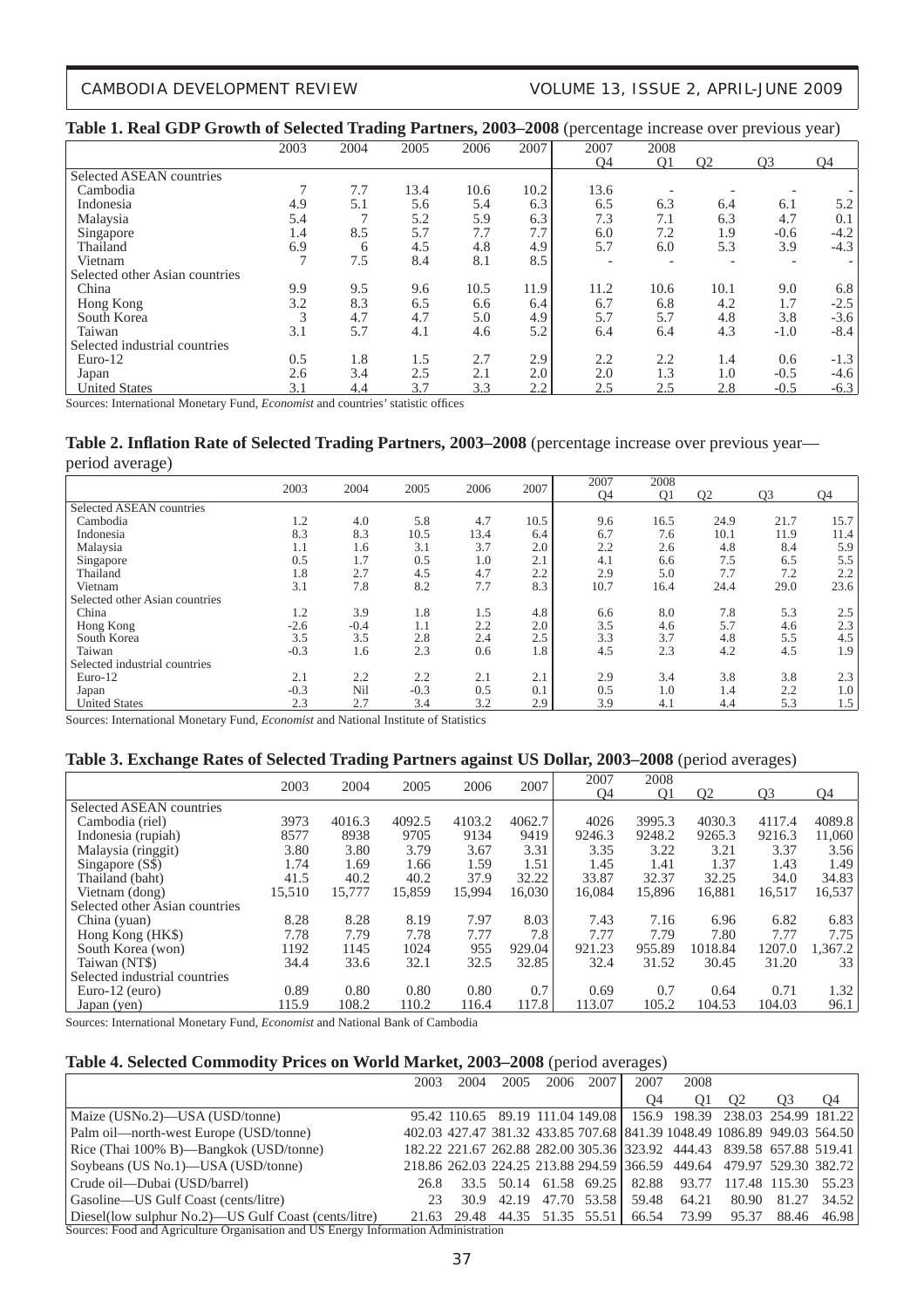# **Economy Watch—Domestic Performance**

# **Main Economic Activities**

In the fourth quarter of 2008, total investment approvals decreased by 65 percent to USD1580.3 m. Approvals in agriculture plummeted by 76 percent to USD4.4 m, and services slumped by 70 percent to USD1339.6 m, while industry approvals increased more than four times to USD485.4 m, compared with the preceding quarter. The increase in industrial investment resulted mainly from the USD408.3 m approval for the development of the Stung Atay hydroelectric project in Pursat, while approvals in garments slowed to USD21.4 m. According to the chair of the Garment Manufacturers Association, the downturn of the garment sub-sector was partly caused by the slowing of the US economy, where almost 70 percent of Cambodian garment products are sold. Of the total approvals in services, tourism represented 63 percent and hotels 24 percent; smaller amounts were approved for telecommunication system installation and construction services. Most fixed asset tourism approvals were for island development projects in Preah Sihanouk and Koh Kong provinces, mostly belonging to Cambodians. The total investment approvals, if implemented, will provide 32,380 jobs: 15,456 in industry, 15,666 in services and 1258 in agriculture.

 Eighty-seven construction projects in Phnom Penh, worth USD351.9 m, were approved in the last quarter of 2008. Flat approvals were USD60.0 m for 38 projects (947 flats), and villas and houses were USD39.7 m for 28 projects. Compared to the previous quarter, the total value of construction fell by 28 percent—flats by 8.5 percent and villas and houses by 24 percent. However, the total rose by 104 percent from that in the same quarter in 2007. Flat construction rose by 4.2 percent, and villas and houses surged by 97 percent.

 In the fourth quarter, total exports decreased by 22 percent, and total imports fell by 11 percent, compared to the previous quarter. As a result, the trade deficit worsened from USD98.4 m in the previous quarter to USD187.7 m. The decrease in exports was caused by a sharp fall of garment exports of 56 percent, to USD678.8 m, and a drop of rubber exports of 59 percent, to USD5.2 m; fish exports were unchanged.

 The fall in total imports was caused by a decline in petroleum product imports of 7.8 percent to USD62.9 m and in construction materials of 16 percent to USD 29.9 m. Of construction material imports, cement dropped 7.8 percent to USD10.5 m, steel fell by 4.9 percent to USD9.8 m, and construction equipment declined by 31 percent to USD9.6 m. Cigarette imports declined by 14 percent to USD32.8 m, and vehicles (including spare parts) decreased by 15 percent to USD84.3 m, while imports of garment components, namely clothing and fabrics, increased by 12 percent, reaching USD14.9 m.

 Tourism arrivals increased after a fall in the two previous quarters. In fourth quarter 2008, total arrivals mounted to 577,536, a rise of 30 percent from the preceding quarter. Arrivals by air climbed by 22 percent to 316,169; of these, Phnom Penh International Airport received 46 percent and Siem Reap airport 54 percent. Arrivals by land were 242,053, up 41 percent; arrivals by water were 19,314, an increase of 36 percent. Visitors on holiday increased by 18 percent, to 462,399, while those on business fell by 0.4 percent. South Korea (50,094) provided the largest number of visitors, followed by Vietnam (49,385) and Japan (42,836).

# **Public Finance**

The budget was in surplus in the first quarter of 2008, but the balance worsened throughout the year. In the fourth quarter, the total deficit amounted to KHR495.9 bn, compared to KHR365.8 bn in the previous quarter. Both revenue collection and expenditure increased. Revenue collection rose by 3.0 percent, to KHR1335.3 bn, of which tax revenue was up 3.2 percent, reaching KHR1105.7 bn. Domestic tax collection was KHR796.3 bn, of which taxes on income, profits and capital gains were KHR146.3 bn, up 11 percent. Taxes on specific goods rose by 5.2 percent to KHR218.0 bn and on specific services by  $1.4$  percent to KHR34.1 bn, while general tax on goods and services fell 1.4 percent to KHR391.0 bn. Of the total general tax collection, the value added tax accounted for KHR386.1 bn, down 1.6 percent. Tax on international trade increased 5.1 percent to KHR309.4 bn. Of that, taxes and duties on imports climbed by 14 percent, reaching KHR294.7 bn, while those on exports dropped by 59 percent, to KHR14.8 bn. Non-tax revenue slipped by 17 percent to KHR309.4 bn; within that, rental income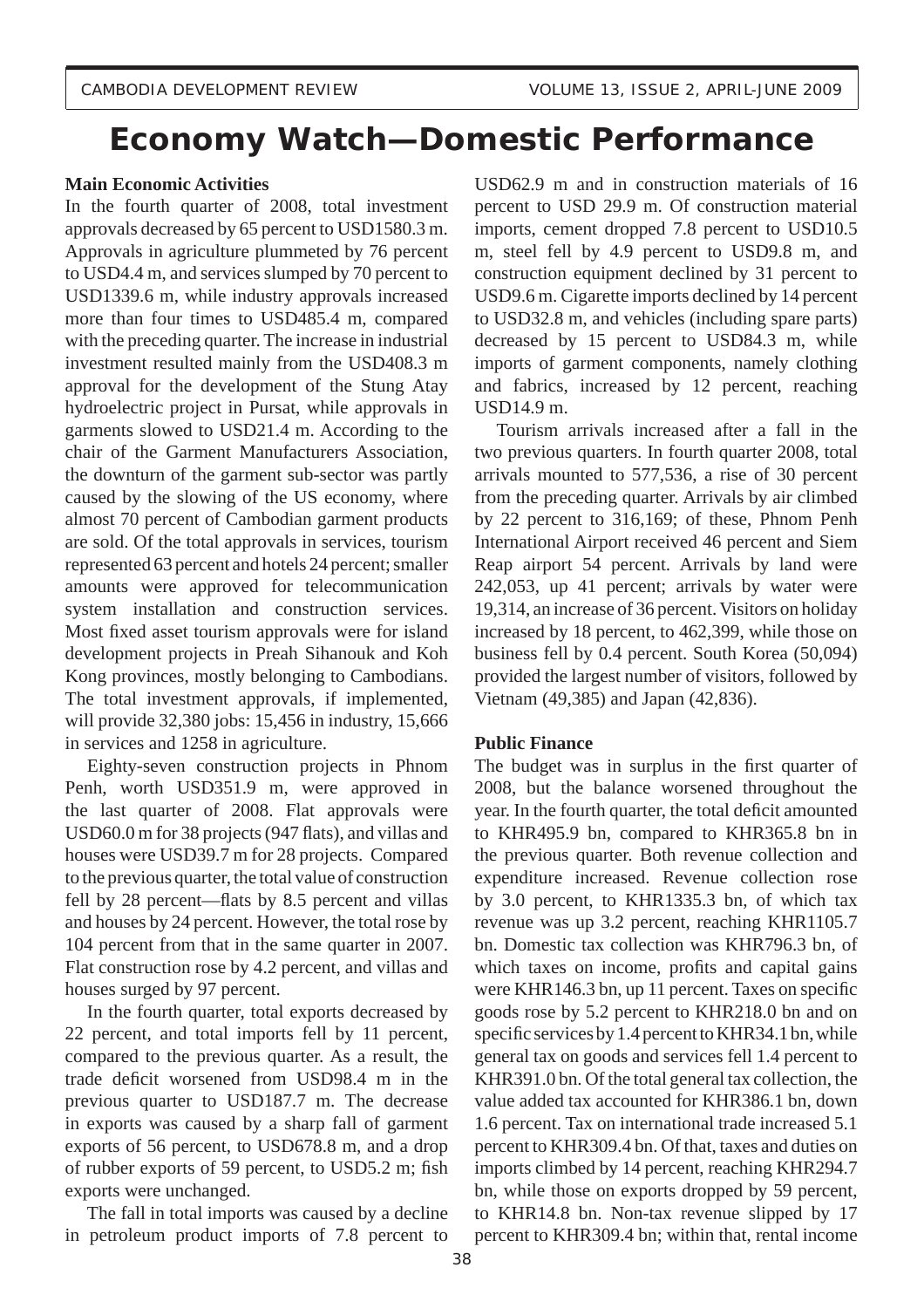# **Economy Watch—Domestic Performance**

from land and public enterprises fell by 7.6 percent to KHR10.2 bn. Revenue from the sale of goods and services, including administrative fees and rental income from invested assets, was up by 10 percent, to KHR109.8 bn. Capital revenue surged by more than four times, rising to KHR49.3 bn.

 In the fourth quarter, total expenditure was KHR1831.2 bn, a 10 percent rise from the previous quarter. Spending on wages, generally the largest amount in the last quarter of the year, was KHR415.7 bn, 14 percent more than in the preceding quarter. Social subsidies and donations increased more than two times, reaching KHR385.2 bn. Capital expenditure increased 36 percent to KHR874.0 bn, a result of increased government purchase of tangible assets and land. Of the total spending on capital, 19 percent was financed domestically and 81 percent externally.

## **Infl ation and Foreign Exchange Rates**

In the fourth quarter, year-on-year inflation was lower than in the previous quarter: 15.8 percent compared to 21.7 percent. Prices of food, beverages and tobacco were up 26.1 percent. Medical care rose 10.8 percent, 2.2 percent less than in the previous quarter. The inflation rate of household utilities was 6.7 percent, 1.2 percent less than in the previous quarter; for household operations, it was 26 percent, 1.4 percent less than previously. The inflation rate for transport and communications was 8.0 percent, down from 25.4 percent in the previous quarter. The lower inflation was caused by the fall of petroleum prices, a good harvest and improved fish catch, according to the minister of planning.

 The riel traded at 4089.8 to the US dollar in fourth quarter 2008, an appreciation of 0.7 percent from the previous quarter; however, it depreciated by 1.5 percent compared to the same quarter of 2007. Against the Thai baht, the riel increased 3.4 percent, to 117.7 riels/baht. The riel appreciated 1.8 percent against the Vietnamese dong, trading at 24.3 riels per 100 dong.

## **Monetary Developments**

In December 2008, net foreign assets were KHR10,345.6 bn, a 3.6 percent decline from the same month of the previous year. Domestic credit was up, to KHR6907.1 bn; of that, claims on government declined by 8.9 percent, to KHR270.5 bn. Government deposits rose to KHR3257.5 bn, and credit to the private sector was up by 55 percent, to KHR9894.1 bn.

 Liquidity (M2) reached KHR11,858.9 bn, from KHR11,310.7 bn at the same time of the previous year. Riels in circulation were up by 15 percent, rising to KHR2294.8 bn, and riel deposits surged by 58 percent to KHR289.6 bn. Foreign currency deposits were up slightly, reaching KHR9274.5 bn.

#### **Poverty Situation**

In February 2009, real daily earnings of seven out of 10 vulnerable groups decreased compared to November 2008. The survey revealed that the groups interviewed believed that the fall in real daily earnings was partly caused by the world economic crisis.

 Real daily earnings of cyclo drivers fell by 34 percent, from 12,628 riels in November to 8366 riels in February. Half of the interviewees said that their earning decrease resulted from an increase in the number of cyclo drivers. Most said that their unstable earnings just allowed them to survive from day to day. Moreover, 82 percent said they have to pay a cyclo rent of 2000 to 2500 riels a day even if they earn no money during the day.

 Of interviewed motorcycle taxi drivers, 75 percent were from rural provinces, and about 60 percent of those have rented a house. They reported that their real earnings slumped by 27 percent from November 2008; 77.5 percent said they saved nothing because of the fall in earnings. They complained that recently they sometimes had almost no money to spend on food.

 In February, real earnings of skilled construction workers dropped by 9 percent from November last year. The fall was mainly due to a temporary decline in construction projects, according to 32.5 percent of the skilled construction workers interviewed. Sixty percent of them added that there was a reduction in the number of workers in some sites because of fewer projects. The earnings of unskilled construction workers slipped by 32 percent from November, to 5995 riels per day. The decline resulted from uncertain employment. Sometimes they did not have work, or not a full day's work. However, the number of unskilled people seeking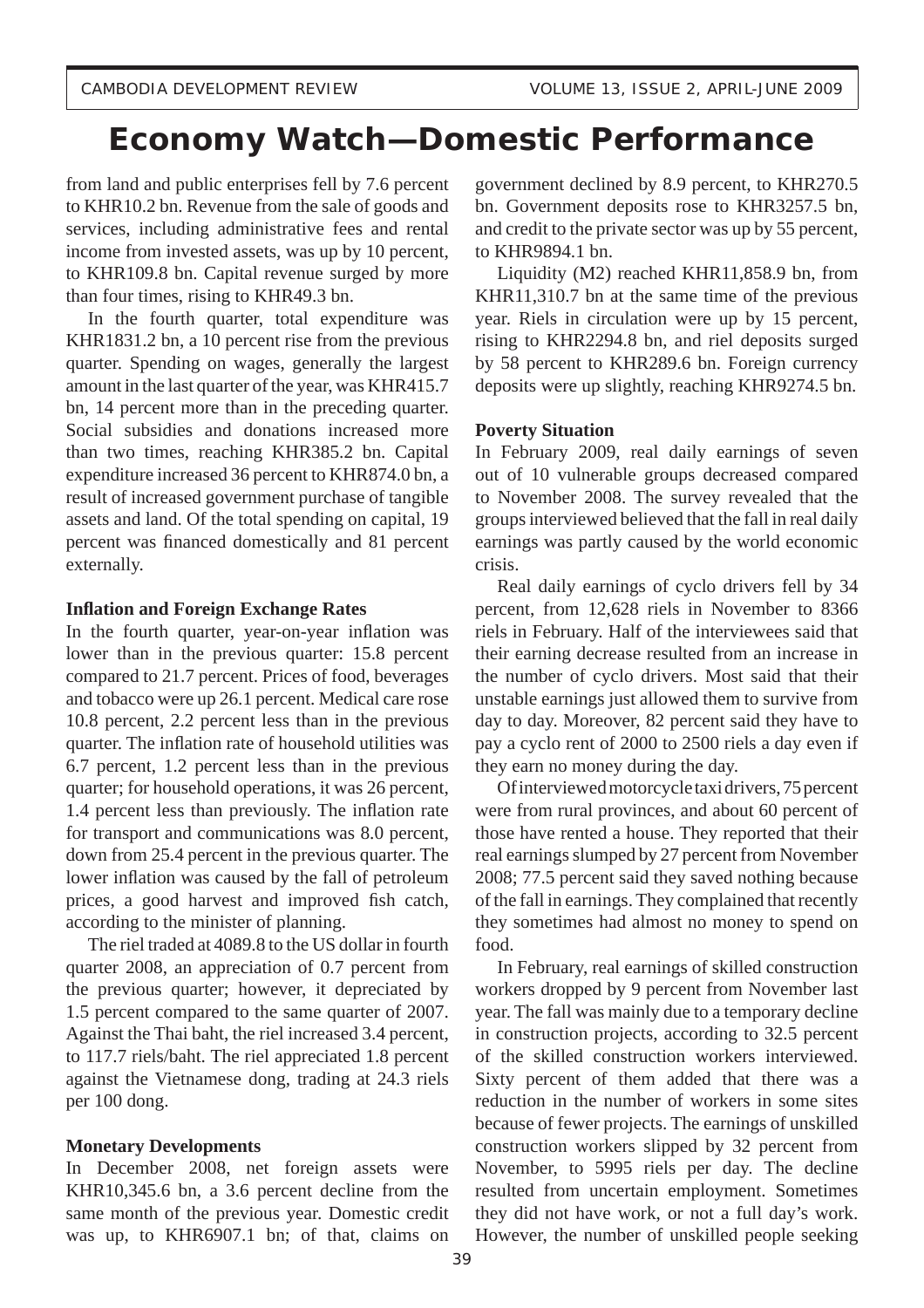construction work increased during this period, according to 62.5 percent of the workers.

 Garment workers' real daily income was virtually unchanged from November. Forty-nine percent of the interviewees said there was no more overtime work for them in early 2009, and 36 percent had overtime work infrequently, while only 15 percent had such work regularly. The workers complained not only that overtime work had been cut but that the number of workers had also been reduced due to the closing of garment factories (two of 10 factories in the survey sample). They remarked that there will be more jobs lost if the number of foreign orders continues declining, which will force more factories to close. This was a big concern for their futures because it would be hard for them to find another job.

 Real daily earnings of small traders were down from 9897 riels in November to 7464 riels in February. Eighty percent of interviewees stated that their daily earnings decreased at the same time as the number of small traders rose. About half the traders also said that they borrowed from moneylenders to conduct their business.

 Scavengers earned more money in February than in November, their earnings increasing by 9 percent, to 5068 riels per day. This stemmed from an increase in the amount of rubbish, according to 73 percent of the interviewees. Sixty-four percent of the interviewed scavengers came from the countryside with the whole family; of these, 35 percent were landless households, 53 percent had a hectare or less of agricultural land, while the other 12 percent had land of more than a hectare.

 Porters' earnings climbed by 14 percent in February, compared with November, from 9004 to 10,270 riels per day. Most of them said that they still did not save any money for their families because their expenditure on food also rose, to 7000 riels a day.

> *Prepared by Phann Dalis and Pon Dorina*

| <b>Cambodia Development Review-2009 Subscription Rates</b>                                                                                                                                                                                                                                                                                                                                                                                                                                                                                                                                              |  |  |  |  |  |  |  |  |  |  |  |
|---------------------------------------------------------------------------------------------------------------------------------------------------------------------------------------------------------------------------------------------------------------------------------------------------------------------------------------------------------------------------------------------------------------------------------------------------------------------------------------------------------------------------------------------------------------------------------------------------------|--|--|--|--|--|--|--|--|--|--|--|
| <b>Domestic Subscription (Individual)</b>                                                                                                                                                                                                                                                                                                                                                                                                                                                                                                                                                               |  |  |  |  |  |  |  |  |  |  |  |
| $\Box$ Khmer edition (5,000 riels) Payment by $\Box$ cash or $\Box$ local cheque (please add \$2 to<br>$\Box$ English edition (\$14)                                                                                                                                                                                                                                                                                                                                                                                                                                                                    |  |  |  |  |  |  |  |  |  |  |  |
| Domestic Subscription (Discount Price for Bulk Orders-Five Copies)                                                                                                                                                                                                                                                                                                                                                                                                                                                                                                                                      |  |  |  |  |  |  |  |  |  |  |  |
| $\Box$ English edition (\$60 for five copies) $\Box$ Khmer edition (20,000 riels for five copies) Payment by $\Box$ cash or $\Box$ local                                                                                                                                                                                                                                                                                                                                                                                                                                                                |  |  |  |  |  |  |  |  |  |  |  |
| <b>International Subscription (Individual)</b>                                                                                                                                                                                                                                                                                                                                                                                                                                                                                                                                                          |  |  |  |  |  |  |  |  |  |  |  |
| □ Thailand, Laos, Vietnam<br>$\Box$ English edition (\$25)*<br>$\Box$ Khmer edition (\$15)*<br>$\Box$ English edition (\$30)*<br>$\Box$ Khmer edition (\$20)*<br>$\Box$ Asia and Europe<br>$\Box$ Americas and Africa<br>$\Box$ English edition (\$35)*<br>$\Box$ Khmer edition (\$25)*                                                                                                                                                                                                                                                                                                                 |  |  |  |  |  |  |  |  |  |  |  |
| * Subscription includes postage. Payment options:                                                                                                                                                                                                                                                                                                                                                                                                                                                                                                                                                       |  |  |  |  |  |  |  |  |  |  |  |
| 1. By Telegraphic Transfer - Please add \$10 for bank charges to the above Total Cost.<br>2. By Cheque - Please add (overseas)<br>Transfer to:<br><b>Account Name:</b><br>CDRI<br>\$50 for bank charges to the above Total<br>Account Number:<br>133451<br>Cost. Please make Cheque payable to<br><b>Bank Name:</b><br>ANZ Royal Bank<br>CDRI, attach it to this invoice and send<br><b>Bank Address:</b><br>Phnom Penh, Cambodia<br>in to Publications.<br>Swift Code:<br>ANZBKHPP<br>Receiver Correspondent Bank: JP Morgan Chase Manhattan Bank, New York<br>Swift Code: CHASUS33<br>CHIP UID 004966 |  |  |  |  |  |  |  |  |  |  |  |
| $\Box$ Dr<br>Title:<br>$\Box$ Mr<br>$\Box$ Ms                                                                                                                                                                                                                                                                                                                                                                                                                                                                                                                                                           |  |  |  |  |  |  |  |  |  |  |  |
|                                                                                                                                                                                                                                                                                                                                                                                                                                                                                                                                                                                                         |  |  |  |  |  |  |  |  |  |  |  |
|                                                                                                                                                                                                                                                                                                                                                                                                                                                                                                                                                                                                         |  |  |  |  |  |  |  |  |  |  |  |
|                                                                                                                                                                                                                                                                                                                                                                                                                                                                                                                                                                                                         |  |  |  |  |  |  |  |  |  |  |  |
|                                                                                                                                                                                                                                                                                                                                                                                                                                                                                                                                                                                                         |  |  |  |  |  |  |  |  |  |  |  |
|                                                                                                                                                                                                                                                                                                                                                                                                                                                                                                                                                                                                         |  |  |  |  |  |  |  |  |  |  |  |
|                                                                                                                                                                                                                                                                                                                                                                                                                                                                                                                                                                                                         |  |  |  |  |  |  |  |  |  |  |  |
| To subscribe simply fill in this form and return it to CDRI with your payment. Do not send cash through the post.<br>Please inform the Publishing Department at CDRI if your contact details change.                                                                                                                                                                                                                                                                                                                                                                                                    |  |  |  |  |  |  |  |  |  |  |  |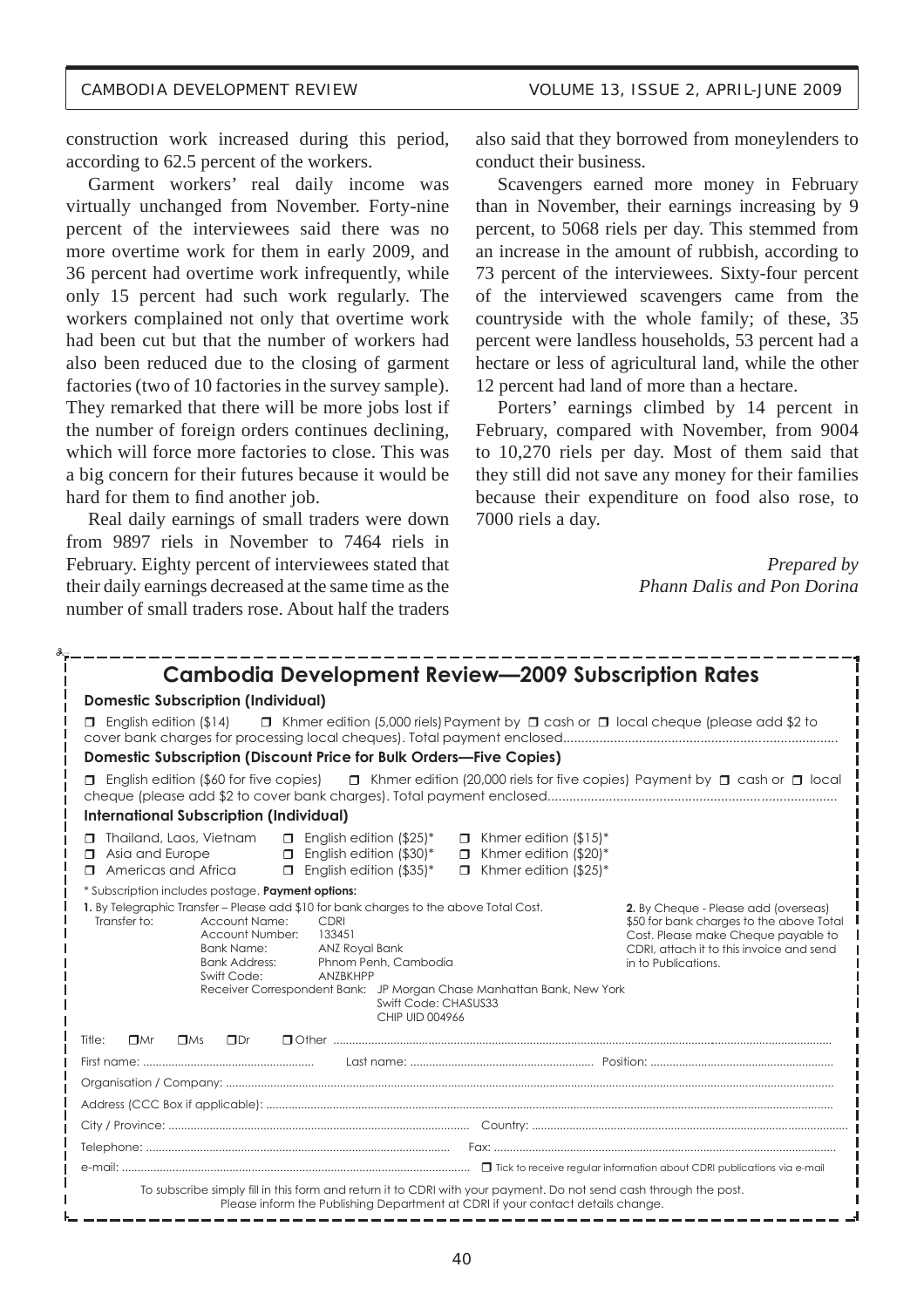# **Economy Watch—Domestic Performance**

## **Table 1. Private Investment Projects Approved, 2003–08**

|                      | 2003                                                                      | 2004   | 2005   | 2006   | 2007    |         |                                         |         | 2008           |                |                |         |  |
|----------------------|---------------------------------------------------------------------------|--------|--------|--------|---------|---------|-----------------------------------------|---------|----------------|----------------|----------------|---------|--|
|                      |                                                                           |        |        |        | 01      | 02      | O3                                      | O4      | O <sub>1</sub> | O <sub>2</sub> | O <sub>3</sub> | 04      |  |
|                      |                                                                           |        |        |        |         |         | Fixed Assets (USD m)                    |         |                |                |                |         |  |
| Agriculture          | 3.7                                                                       | 12.3   | 26.8   | 498.0  | 19.1    | 2.1     | 12.0                                    | 102.4   | 52.3           | 16.7           | 18.6           | 4.4     |  |
| Industry             | 137.2                                                                     | 187.9  | 914.6  | 365.3  | 142.7   | 51.2    | 187.2                                   | 328.0   | 52.9           | 95.0           | 91.6           | 485.4   |  |
| . Garments           | 68.1                                                                      | 132.6  | 174.4  | 89.4   | 36.6    | 24.3    | 40.7                                    | 69.1    | 42.3           | 47.8           | 31.3           | 21.4    |  |
| Services             | 168.4                                                                     | 91.8   | 155.5  | 2939.1 | 335.7   | 138.0   | 957.7                                   | 311.1   | 148.2          | 4064.9         | 4450.5         | 1339.6  |  |
| . Hotels and tourism | 124.1                                                                     | 55.9   | 102.6  | 345.0  | 140.3   | 55.0    | 653.8                                   | 199.2   | 93.7           | 4015.0         | 3481.3         | 1168.1  |  |
| Total                | 309.3                                                                     | 292.0  | 1096.9 | 3802.4 | 497.5   | 191.3   | 1156.9                                  | 741.5   | 253.4          | 4176.5         | 4560.7         | 1580.3  |  |
|                      |                                                                           |        |        |        |         |         | Percentage change from previous quarter |         |                |                |                |         |  |
| Total                |                                                                           |        |        |        | $-48.8$ | $-61.6$ | 504.7                                   | $-35.9$ | $-78.1$        | 1548.2         | 9.2            | $-65.3$ |  |
|                      |                                                                           |        |        |        |         |         | Percentage change from previous year    |         |                |                |                |         |  |
| Total                | 22.1                                                                      | $-5.6$ | 275.6  | 246.6  | 118.9   | 91.8    | 334.6                                   | $-23.7$ | $-49.1$        | 2083.2         | 294.2          | 113.1   |  |
|                      | Including expansion project approvals. Source: Cambodian Investment Board |        |        |        |         |         |                                         |         |                |                |                |         |  |

#### **Table 2. Value of Construction Project Approvals in Phnom Penh, 2003–08**

|                                                                                                                      | 2003   | 2004  | 2005  | 2006  | 2007                                    |                  |       |        | 2008           |                |       |         |
|----------------------------------------------------------------------------------------------------------------------|--------|-------|-------|-------|-----------------------------------------|------------------|-------|--------|----------------|----------------|-------|---------|
|                                                                                                                      |        |       |       |       | O1                                      | Ο2               | 03    | O4     | O <sub>1</sub> | O <sub>2</sub> | O3    | 04      |
|                                                                                                                      |        |       |       |       |                                         | USD <sub>m</sub> |       |        |                |                |       |         |
| Villas and houses                                                                                                    | 20.0   | 30.3  | 45.5  | 33.1  | 14.4                                    | 22.8             | 21.7  | 20.2   | 45.3           | 17.6           | 52.1  | 39.7    |
| <b>Flats</b>                                                                                                         | 91.6   | 167.6 | 204.2 | 213.3 | 88.9                                    | 33.2             | 117.5 | 57.6   | 40.9           | 55.1           | 65.6  | 60.0    |
| Other                                                                                                                | 87.3   | 65.6  | 109.1 | 76.8  | 35.9                                    | 88.8             | 40.6  | 94.3   | 51.2           | 68.2           | 369.3 | 252.2   |
| Total                                                                                                                | 198.9  | 263.5 | 358.8 | 323.3 | 139.2                                   | 144.7            | 179.7 | 172.2  | 137.3          | 140.9          | 486.9 | 351.9   |
|                                                                                                                      |        |       |       |       | Percentage change from previous quarter |                  |       |        |                |                |       |         |
| Total                                                                                                                |        |       |       |       | 78.0                                    | 3.9              | 24.2  | $-4.2$ | $-1.4$         | 2.6            | 245.6 | $-27.7$ |
|                                                                                                                      |        |       |       |       | Percentage change from previous year    |                  |       |        |                |                |       |         |
| Total<br>Department of Cadactus and Coognaphy of Dhugan Danh municipality<br>$C_{\alpha\alpha\beta\alpha\alpha}$ , I | $-9.5$ | 32.5  | 36.2  | -9.9  | 106.5                                   | 76.0             | 88.2  | 120.2  | $-1.4$         | $-2.6$         | 170.9 | 104.4   |

Source: Department of Cadastre and Geography of Phnom Penh municipality

#### **Table 3. Exports and Imports, 2003–08**

|                              | 2003     | 2004    | 2005     | 2006                     | 2007           |                                         |                |          | 2008           |                |                |                 |
|------------------------------|----------|---------|----------|--------------------------|----------------|-----------------------------------------|----------------|----------|----------------|----------------|----------------|-----------------|
|                              |          |         |          |                          | Q <sub>1</sub> | Q <sub>2</sub>                          | Q <sub>3</sub> | Ο4       | Q <sub>1</sub> | Q <sub>2</sub> | Q <sub>3</sub> | Q4              |
|                              |          |         |          |                          |                | USD <sub>m</sub>                        |                |          |                |                |                |                 |
| Total exports                | 1708.1   | 2108.1  | 2352.8   | 2799.9                   | 707.8          | 705.0                                   | 890.8          | 793.4    | 803.1          | 539.6          | 928.7          | 728.6           |
| Of which: Garments           | 1628.4   | 2027    | 2253.3   | 2698.9                   | 677.5          | 688.2                                   | 846.1          | 727.1    | 773.4          | 463.8          | 868.8          | 678.8           |
| Rubber                       | 35.1     | 38.3    | 36.7     | 41.4                     | 8.4            | 6.9                                     | 11.7           | 14.6     | 7.0            | 11.0           | 12.9           | 5.2             |
| Wood                         | 10.2     | 11.1    | 10.3     | 8.6                      | 2.1            | 2.0                                     | 0.0            | 0.0      | 0.0            | 0.0            | 0.0            | 0.0             |
| Fish                         | 2.8      | 10.6    | 10.1     | 5.9                      | 0.7            | 0.4                                     | 1.2            | 0.9      | 0.7            | 0.3            | 0.6            | 0.6             |
| Total imports                | 1824.9   | 2149.0  | 2513.0   | 3057.0                   | 790.9          | 911.6                                   | 924.5          | 982.7    | 983.8          | 1178.5         | 1027.1         | 916.3           |
| Of which: Petroleum products | 191.6    | 187.0   | 184.8    | 238.5                    | 66.5           | 68.5                                    | 71.0           | 58.9     | 60.0           | 64.6           | 68.3           | 62.9            |
| Construction materials       | 80.8     | 95.3    | 134.7    | 154.4                    | 44.1           | 31.6                                    | 34.9           | 32.5     | 39.7           | 40.7           | 35.6           | 29.9            |
| Other                        | 1601.3   | 1914.0  | 2245.0   | 2731.0                   | 699.2          | 807.5                                   | 818.6          | 891.3    | 884.1          | 1073.2         | 923.2          | 823.5           |
| Trade balance                | $-116.8$ | $-40.9$ | $-160.1$ | $-257.1$                 | $-83.1$        | $-208.1$                                | $-30.7$        | $-189.3$ | $-180.7$       | $-638.9$       |                | $-98.4 - 187.7$ |
|                              |          |         |          |                          |                | Percentage change from previous quarter |                |          |                |                |                |                 |
| Total garment exports        |          |         |          |                          | $-5.4$         | 1.6                                     | 22.9           | $-14.1$  | 6.4            | $-40.0$        | 87.3           | $-21.9$         |
| Total exports                |          |         |          | $\overline{\phantom{a}}$ | $-3.9$         | 0.4                                     | 26.4           | $-10.9$  | 1.2            | $-32.8$        | 72.1           | $-21.5$         |
| Total imports                |          |         |          |                          | $-2.0$         | 15.3                                    | 1.4            | 6.3      | 0.1            | 19.8           | $-12.8$        | $-10.8$         |
|                              |          |         |          |                          |                | Percentage change from previous year    |                |          |                |                |                |                 |
| Total garment exports        | $-54.1$  | $-64.9$ | 291.4    | 19.8                     | 19.2           | 8.8                                     | 8.2            | 1.6      | 14.2           | $-32.6$        | 2.7            | $-6.6$          |
| Total exports                | 17.5     | 23.4    | 11.6     | 19.0                     | 17.3           | 8.0                                     | 10.3           | 7.7      | 13.5           | $-23.5$        | 4.3            | $-8.2$          |
| Total imports                | 6.9      | 17.8    | 16.9     | 21.6                     | 14.5           | 17.6                                    | 17.9           | 21.7     | 24.4           | 29.3           | 11.1           | $-6.8$          |

Import data include tax-exempt imports. Source: Customs and Excise Department, cited by National Bank of Cambodia

#### **Table 4. Foreign Visitor Arrivals, 2003–08**

|                       | 2003    | 2004   | 2005   | 2006   | 2007                                    |         |                         |       | 2008           |                |        |        |
|-----------------------|---------|--------|--------|--------|-----------------------------------------|---------|-------------------------|-------|----------------|----------------|--------|--------|
|                       |         |        |        |        | O1                                      | Ο2      | O <sub>3</sub>          | O4    | O <sub>1</sub> | O <sub>2</sub> | O3     | 04     |
|                       |         |        |        |        |                                         |         | Thousands of passengers |       |                |                |        |        |
| By air                | 456.0   | 626.1  | 856.5  | 1029.0 | 373.6                                   | 275.6   | 278.5                   | 368.8 | 402.0          | 262.0          | 259.2  | 316.2  |
| By land and water     | 245.0   | 428.9  | 565.1  | 672.9  | 177.2                                   | 148.9   | 153.3                   | 239.2 | 242.2          | 192.0          | 186.3  | 261.4  |
| Total                 | 701.1   | 1055.0 | 1421.6 | 1701.9 | 550.8                                   | 424.5   | 431.8                   | 608.0 | 644.2          | 454.0          | 445.5  | 577.6  |
|                       |         |        |        |        | Percentage change from previous quarter |         |                         |       |                |                |        |        |
| Total                 |         |        |        |        |                                         | $-22.9$ | 1.7                     | 40.8  | 6.0            | $-29.5$        | $-1.9$ | 29.6   |
|                       |         |        |        |        | Percentage change from previous year    |         |                         |       |                |                |        |        |
| Total                 | $-10.9$ | 50.5   | 34.7   | 19.7   | 20.4                                    | 19.2    | 16.5                    | 17.8  | 7.0            | 6.9            |        | $-5.0$ |
| $\alpha$ are $\alpha$ |         |        |        |        |                                         |         |                         |       |                |                |        |        |

Source: Ministry of Tourism